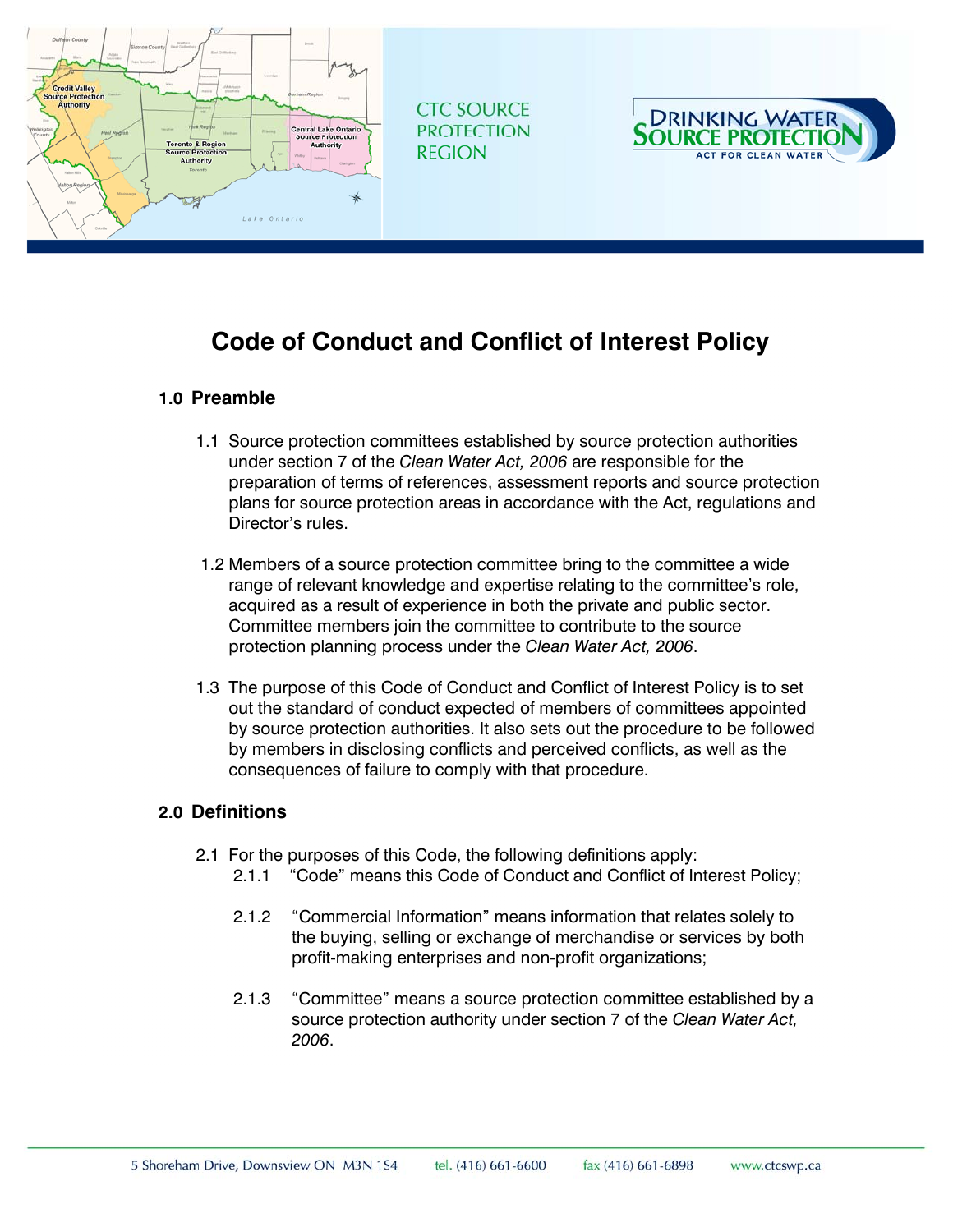- 2.1.4 "Confidential Information" means commercial information, information about a third party, material information about a pending government decision or announcement or any other information that is not in the public domain regardless of whether it is identified as confidential that is obtained by the Member in the course of serving on the Committee. For example, the following information should not be released:
	- personal information about any individual
	- items under litigation
	- personnel matters
	- information about suppliers provided for evaluation which might be useful to competitors
	- sources of complaints about a variety of matters where the identity of the complainant is given in confidence
	- items under negotiation
	- information supplied in support of license applications, etc., where such information is not part of the public documentation
	- schedule of prices in contract tenders
	- personal opinions regarding policies, regulations and programs should not be given to the public.

The preceding is not an inclusive list.

- 2.1.5 "Gift" includes any money, thing, intangible or personal benefit exceeding \$100.00 in value or anything that may reasonably be seen to compromise the personal judgement or integrity of a Member, but does not include nominal gifts, gratuities, hospitality or favours that do not create a sense of business obligation to the giver;
- 2.1.6 Harassment may include, but is not limited to the following:
	- (a) Sexual Harassment

unwelcome remarks, jokes, and innuendos or taunting about a person's body, attire, sexual orientation or gender;

practical jokes of a sexual nature which cause awkwardness or embarrassment;

displaying pornographic pictures or other offensive material;

leering (suggestive staring) or other gestures;

unnecessary physical contact such as touching, patting or pinching;

physical assault;

demands for sexual favours or repeated unwanted social invitations

(b) Racial or Ethnic Harassment

unwelcome remarks, jokes, innuendos or taunting about a person's racial or ethnic background, colour, place of birth, citizenship or ancestry;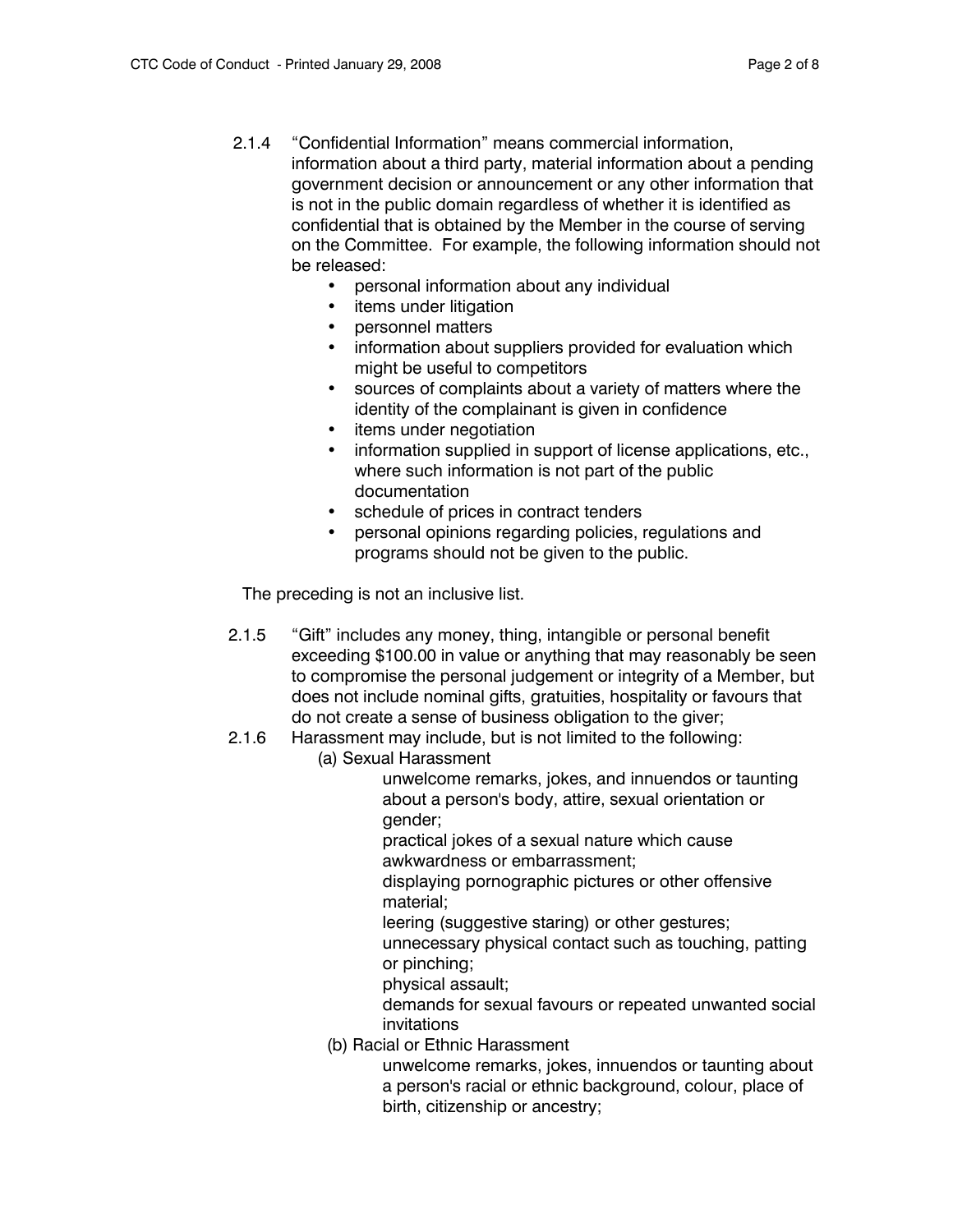the displaying of derogatory or offensive racist pictures or material;

refusing to converse or work with a Member or volunteer because of his or her racial or ethnic background; insulting gestures or practical jokes based on racial or ethnic grounds, which cause embarrassment or awkwardness

(c) Other Harassment

unwelcome remarks jokes, innuendo or taunting about a person's age, record of offences, marital status, family status, handicap, creed, sexual orientation or gender.

- 2.1.7 "Member" means a member of a Committee appointed by the Minister or a source protection authority under section 7 of the *Clean Water Act, 2006.*
- 2.1.8 "Private Interest" includes the financial or material interests of a Member and the financial or material interests of a Member or the Member's immediate family. Immediate family includes spouse, common-law spouse, children and parents.
- 2.1.9 "Non-permitted Activities" means:
	- 2.1.9.1 Seeking or accepting a Gift in connection with their capacity as Member;
	- 2.1.9.2 Attempting to influence Committee decisions in order to further the Member's Private Interest or the interests of a third party, including participating in a matter before the Committee, or making representations to another Member about a recommendation or decision that the Member should make and, at the same time, knowing or ought to know that in the recommendation or decision is the opportunity, or the reasonable appearance of an opportunity, for the Member to further his or her own Private Interest;
	- 2.1.9.3 Using Confidential Information for any improper purpose, which includes using Confidential Information to the benefit of the Member's Private Interest;
	- 2.1.9.4 Disclosing Confidential Information to third parties without the consent of party to whom the information relates;
	- 2.1.9.5 Taking an action in their capacity as a Member that involves dealing with oneself in a private capacity that confers a benefit on oneself;
	- 2.1.9.6 Misrepresenting their role as a Member to a third party to further the Member's Private Interest;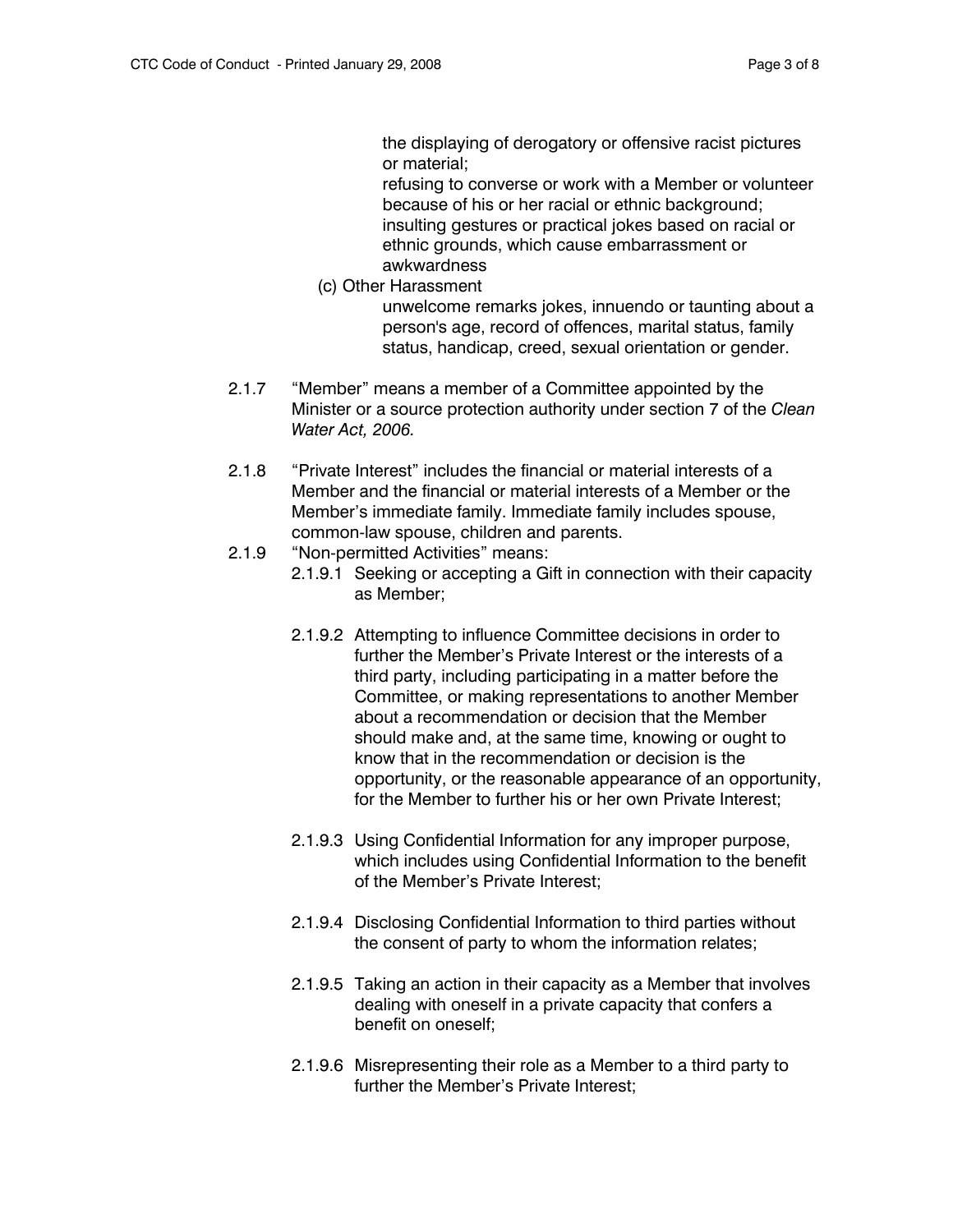- 2.1.9.7 Holding oneself out as an official of the Government of Ontario or inferring to a third party that the Member has the capacity to deliver a favourable decision from the government,
- 2.1.9.8 Making representations to a third party that the Government of Ontario has endorsed the business activity that the Member is engaged in;
- 2.1.9.9 Using the name Government of Ontario or Ministry of the Environment for personal purposes or to further the Member's Private Interest; and
- 2.1.9.10 Failing to disclose a Conflict of Interest to the chair or Minister as the case may be.

### **3.0 Conflict of Interest**

- 3.1 A Conflict of Interest refers to a situation in which the Private Interests or personal considerations of the Member could compromise, or could reasonably appear to compromise, the Member's judgment in acting objectively and in the best interest of the Committee. It is important to note that a Conflict of Interest exists if the decision could be, or could appear to be compromised. It is not necessary that compromise takes place.
- 3.2 A Conflict of Interest also includes using a Member's position or Confidential Information for private gain or advancement or the expectation of private gain or advancement (e.g. direct or indirect financial interest in a matter, a contract or proposed contract with the SPC or its agent, the Lead SPA). A conflict may occur when an interest benefits any Member of the Member's immediate family (spouse, partner, children, parents, or siblings), friends or business associates.
- 3.3 Members should not engage in private employment or render services for any person or corporation where such employment or services are considered a Conflict of Interest as defined by the Province of Ontario Conflict of Interest legislation. Where a Member is or becomes involved in such private employment, the Member must resign from the Committee.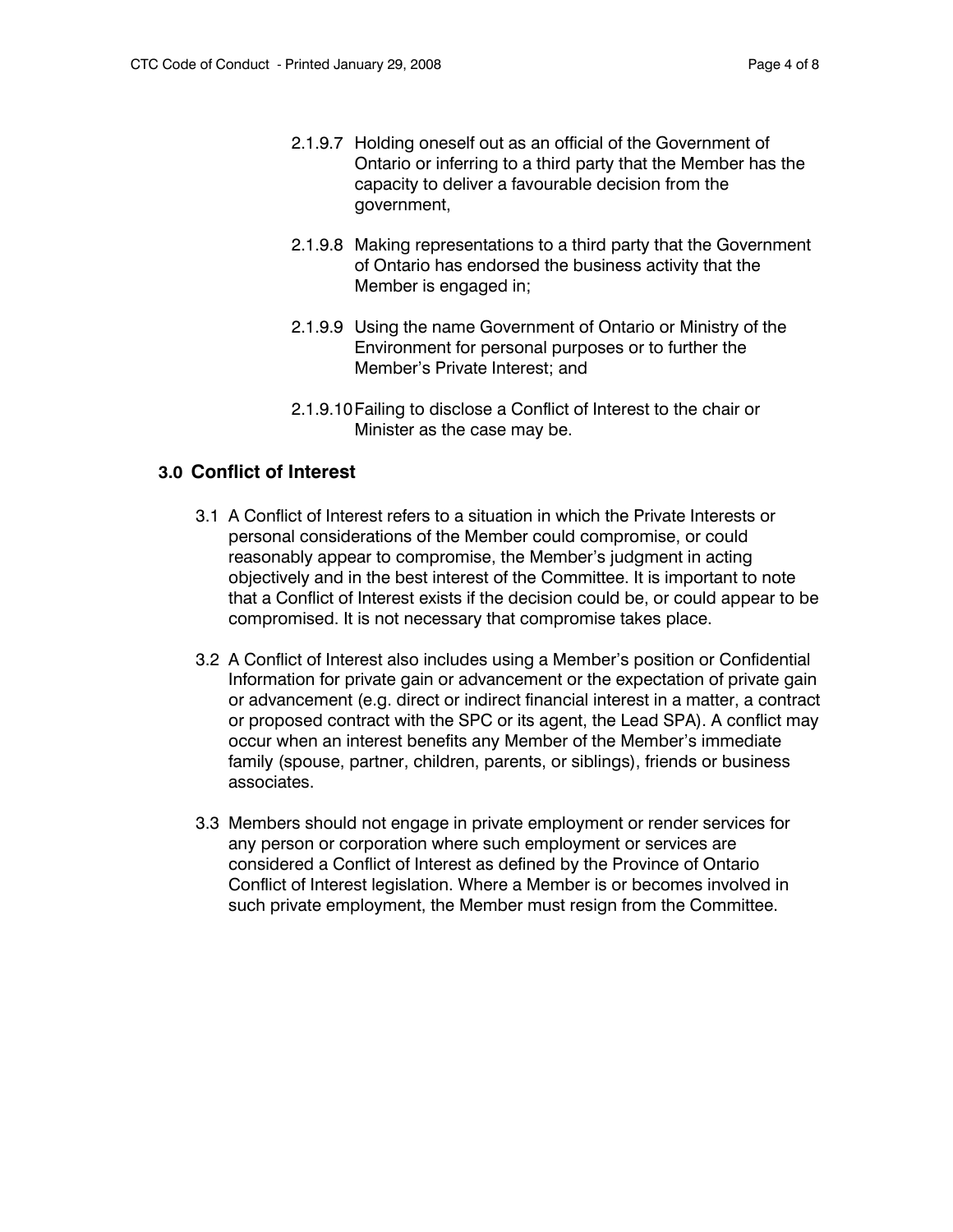#### **4.0 Application and Scope**

This Code applies to all persons appointed to the CTC Source Protection Committee under section 7 of the *Clean Water Act, 2006*.

### **5.0 Principles and Code of Conduct**

- 5.1 Members of the Committee are expected to:
	- 5.1.1 Conduct themselves ethically, lawfully and with integrity;
	- 5.1.2 Act in the public interest, serving the mandate of the Committee as a whole, rather than serving the Member's Private Interest or other interests;
	- 5.1.3 Maintain a sense of fairness, independence and objectivity and treat others with respect;
	- 5.1.4 Refrain from placing themselves in Conflict of Interest situations;
	- 5.1.5 Disclose any actual, potential or perceived Conflict of Interest to the chair of the Committee and to the chair of the source protection authority or where the chair is reporting, to the Minister and the chair of the source protection authority;
	- 5.1.6 Refrain from engaging in any of the Non-permitted Activities as described in this policy;
	- 5.1.7 Educate other Members on those matters within their own area of expertise with a goal of having the Committee make decisions collectively;
	- 5.1.8 Demonstrate their commitment to the Committee and to the source protection planning process through high levels of attendance and participation at Committee meetings;
	- 5.1.9 Every Member of the Committee, staff or consultants are entitled to work in an environment that is free from discrimination and/or harassment. The chair will take prompt and appropriate action to prevent, discourage or respond to incidents of discrimination or harassment. Every Member, staff or consultant of the Committee will deal with their fellows in a fair and equitable manner free from discrimination and/or harassment;
	- 5.1.10 A Member or staff or consultant who feels they are being harassed at work should:
		- 5.1.10.1 make it clearly known to the offender that their conduct is unacceptable and should not be repeated; and/or
		- 5.1.10.2 discuss the situation, in confidence, with the chair, project manager or in the case of staff, their human resources manager;
		- 5.1.10.3 keep a short written record of dates, incidents and names of witnesses, if any;
		- 5.1.10.4 if necessary, prepare a written complaint.
	- 5.1.11 Upon receipt of a verbal or written complaint, the chair will request that the Chief Administrative Office of the Toronto and Region Source Protection Authority conducts an investigation in confidence or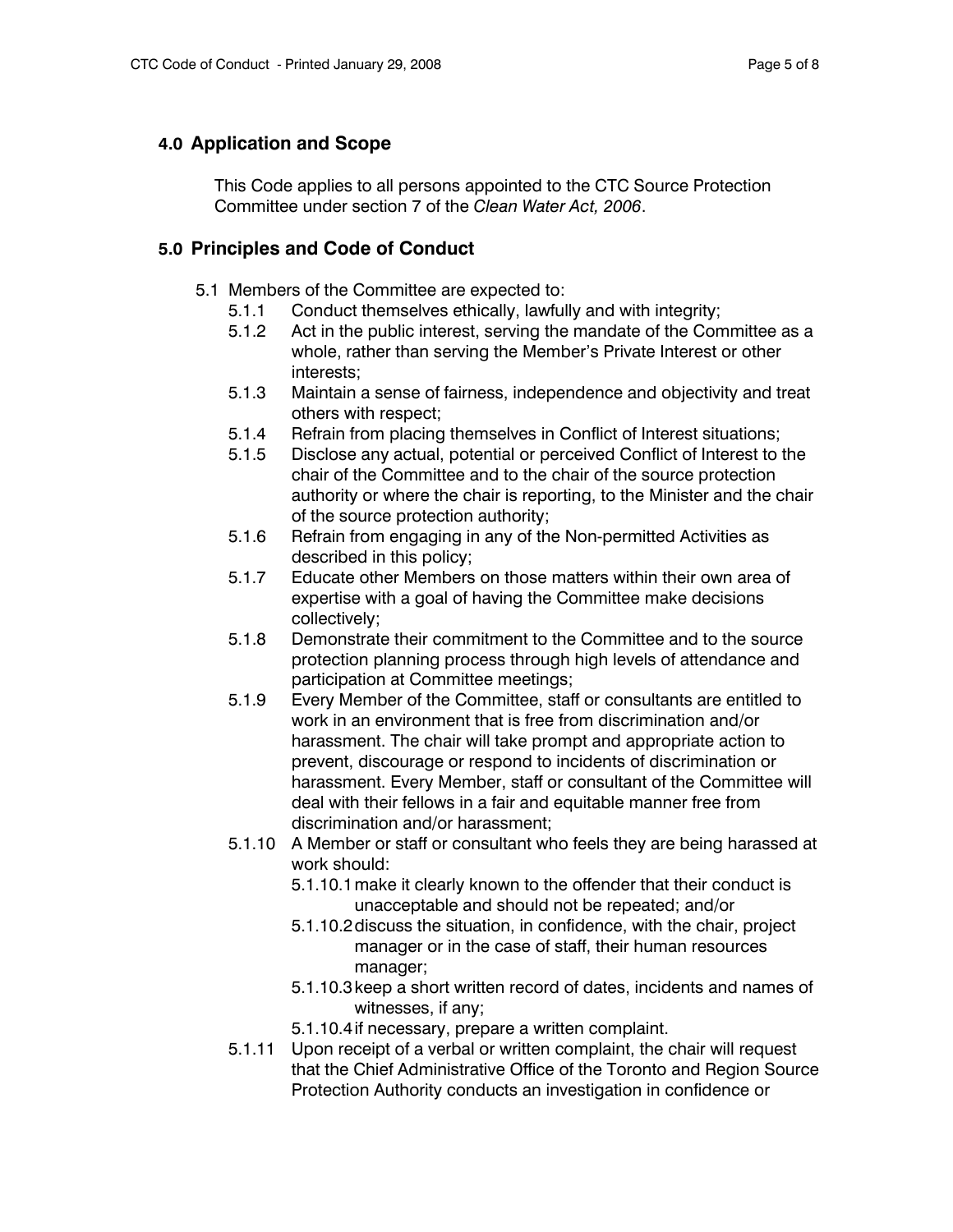appoints an independent third party to conduct a confidential investigation. If the investigation concludes that harassment has occurred, appropriate disciplinary action will be taken (this may include suspension or termination). If the investigation concludes that the complaint is unfounded the complaint and investigation file will be destroyed. The Member or staff who issued the complaint will be informed of the results of the investigation and of any action taken.

- 5.2 Members have access to Confidential Information by reason of their participation on the Source Protection Committee. Members must not make such information available unless it is public information. Where a Member is unsure of the status of information, before making any release h/she shall discuss it with the project manager who may see fit to consult with the designated Freedom of Information Officer for the Toronto and Region Source Protection Authority.
- 5.3 Only the chair or the project manager or his/her designate should comment to the media on policy matters. This is not intended to restrict the ability of Members to express an opinion on non-Committee general interest matters, where the Member makes it clear that he/she is commenting as a private citizen and not in his/her capacity as Committee Member.
- 5.4 All Members appointed to the CTC Source Protection Committee by the Toronto and Region Source Protection Authority have an obligation to raise any concern with the chair with respect to their compliance with this Code. The chair will determine an appropriate response and communicate this to the Member.

5.5 The chair of the CTC Source Protection Committee has an obligation to raise any concern with the Minister and the chair of the Toronto and Region Source Protection Authority with his/her own compliance with this Code. The Minister will determine an appropriate response and communicate this to the CTC SPC chair and the chair of the Toronto and Region Source Protection Authority**.** 

### **6.0 Procedure for Disclosing a Conflict of Interest**

- 6.1 A Member or chair who has reasonable grounds to believe that he or she may have a Conflict of Interest or that there may be an appearance of a Conflict of Interest, in respect of a matter that is before the Committee shall:
	- 6.1.1 Promptly disclose (verbally or in writing) the actual, potential or perceived Conflict of Interest to the chair or where the Member is the chair, promptly disclose the Conflict of Interest, to the Committee; and
	- 6.1.2 Excuse him or herself and leave the Committee meeting while the matter is under consideration. If the Member is participating via telephone or other electronic means, the chair shall ensure that the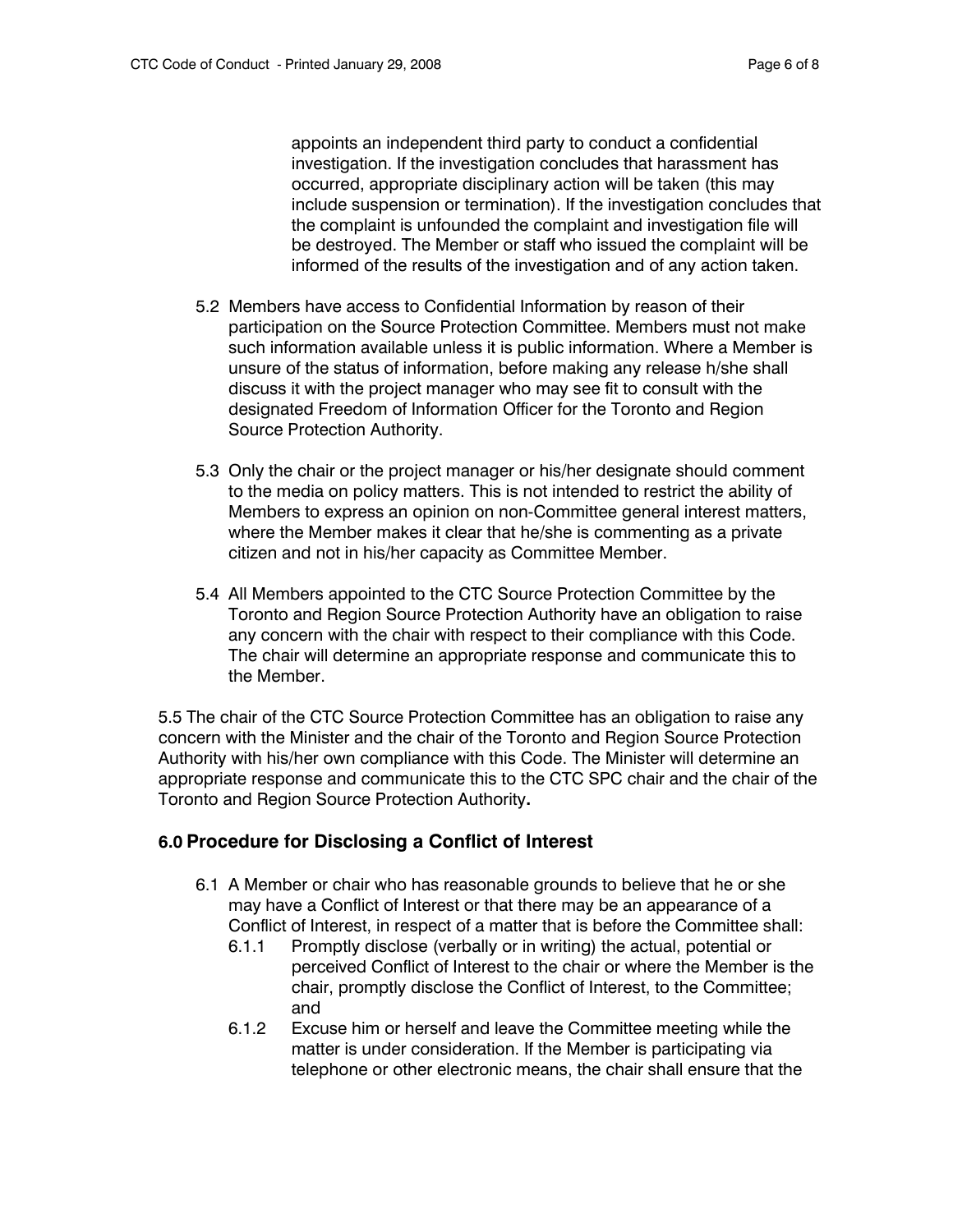Member is not able to listen to or participate in the discussion of the matter.

- 6.1.3 If the Member who has the actual, potential or perceived conflict is the chair, then the acting chair will take over the duties of the chair, while the chair has excused his/her self from the meeting while the matter is under consideration.
- 6.2 A Member who has disclosed an actual, potential or perceived Conflict of Interest to the chair or the Committee, as the case may be, shall refrain from voting or participating in the consideration of the matter, or from commenting on, discussing or attempting to exert his or her personal influence on another Member with respect to the matter.
- 6.3 The minutes of the meeting shall reflect the disclosure of the actual, potential or perceived Conflict of Interest and whether the Member withdrew from the discussion of the matter.
- 6.4 If it is not entirely clear whether or not an actual, potential or perceived Conflict of Interest exists, then the Member with the potential Conflict of Interest shall disclose the circumstances to the chair of the CTC Source Protection Committee and the chair of the Toronto and Region Source Protection Authority. If the Member is the SPC chair, then he/she shall disclose the circumstances to the Minister and the chair of the Toronto and Region Source Protection Authority.
- 6.5 The chair of the Toronto and Region Source Protection Authority or the Minister, as the case may be, will determine if there is a Conflict of Interest or if the Member's conduct has violated this policy, in a timely fashion, dependent on the complexity of the situations and will communicate his or her decision directly to the Member.
- 6.6 A Member who has concerns about the conduct of another Member regarding compliance with this Code should raise those concerns with the chair of the CTC Source Protection Committee and the chair of the Toronto and Region Source Protection Authority. The chairs will follow essentially the same process for addressing complaints as for dealing with declared conflicts of interest with modifications to suit the different circumstances.
- 6.7 A Member who has concerns about the conduct of the chair regarding compliance with this Code should raise those concerns with the Minister. The Minister will follow essentially the same process for addressing complaints as for dealing with declared conflicts of interest by the chair with modifications to suit the different circumstances.
- 6.8 All correspondence between the chairs and the Minister respecting the disclosure of a Conflict of Interest shall be treated as personal information under the *Municipal Freedom of Information and Protection of Privacy Act*.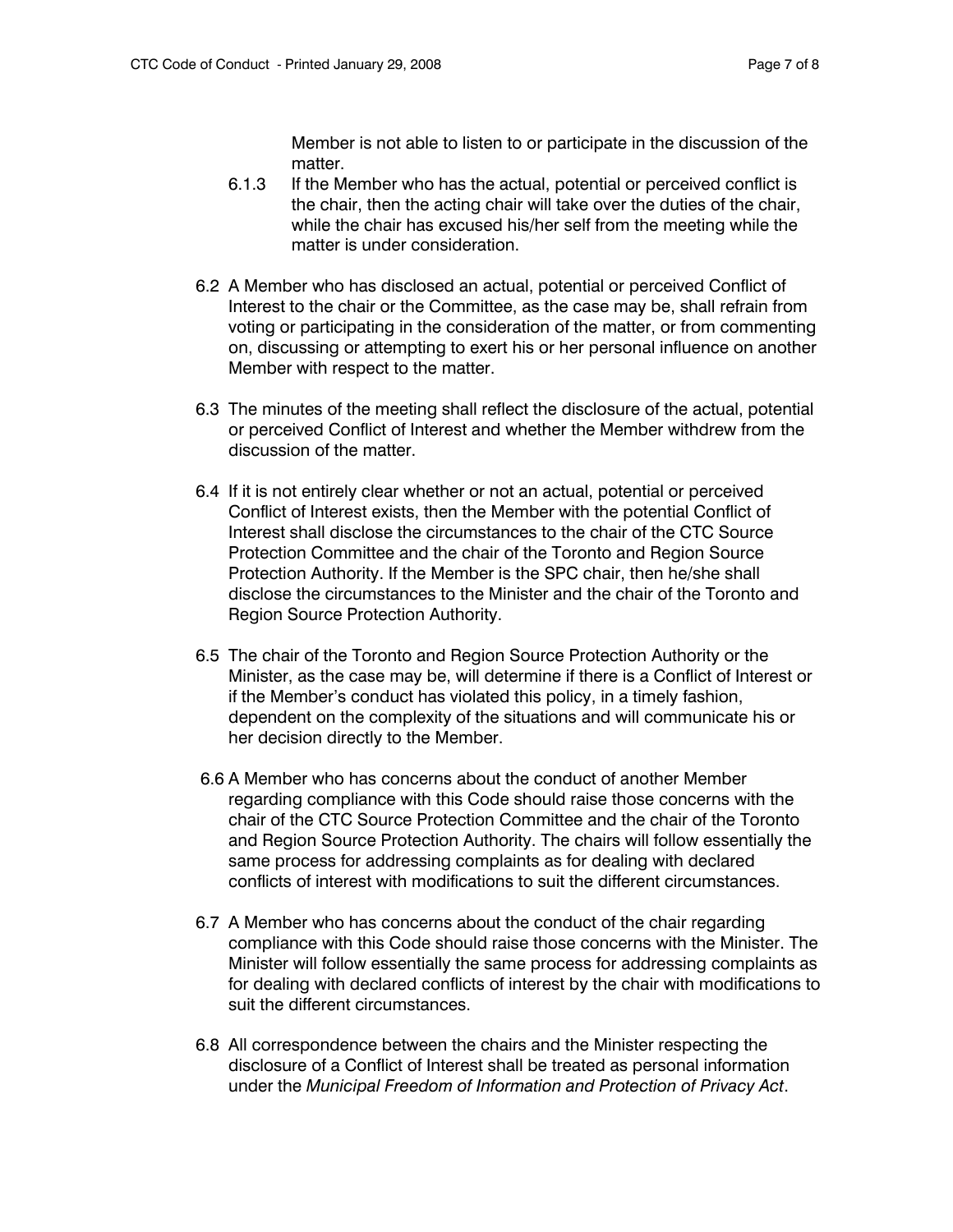### **7.0 Procedure where Member has engaged in Non-permitted Activities**

- 7.1 Where a Member, other than the chair, has engaged in a non-permitted activity, the chair may:
	- 7.1.1 Request the source protection authority to investigate the matter and report to the chair with his or her findings or recommendations;
	- 7.1.2 Request that the Member refrain from participating as a Member of the Committee pending the outcome of the investigation;
	- 7.1.3 Request that the Member resign from the Committee;
	- 7.1.4 Request that the source protection authority revoke the Member's appointment in accordance with O. Reg. 288/07 (Source Protection Committees).
- 7.2 Where the chair has engaged in a non-permitted activity, the Minister may:
	- 7.2.1 Request the source protection authority to investigate the matter and report to the Minister with its findings or recommendations;
	- 7.2.2 Request that the chair refrain from participating as a Member of the Committee pending the outcome of the investigation;
	- 7.2.3 Request that the chair resign from the Committee;
	- 7.2.4 Take steps to revoke the chair's appointment.

### **8.0 Acknowledgement**

- 8.1 Each Member shall be required to review a copy of this Code and acknowledge in writing that he or she has done so by signing the required form.
- 8.2 The Toronto and Region Source Protection Authority will retain a copy of each Member's signed acknowledgement.